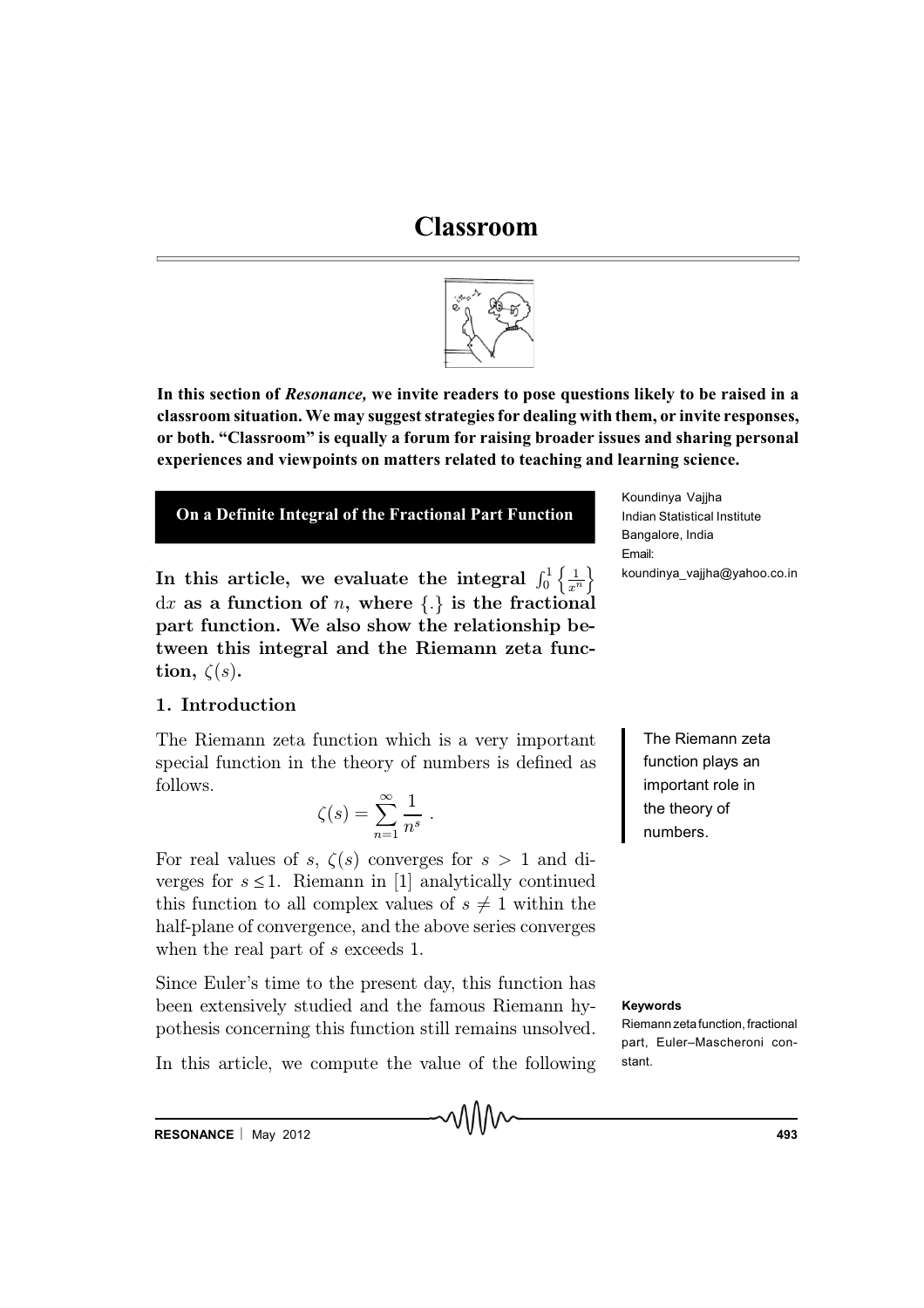The famous Riemann hypothesis concerning the zeta function remains unsolved.

integral for real values of n:

$$
\int_0^1 \left\{ \frac{1}{x^n} \right\} \mathrm{d}x ,
$$

where  $\{\cdot\}$  is the fractional part function. From this, we arrive at the following relation:

$$
\zeta\left(\frac{1}{s}\right) < \frac{1}{1-s} \,, \quad \text{for } 0 < s < 1. \tag{1}
$$

It should be noted however that the zeta function satis fies the following identity which is only one among many others from which the above inequality is apparent.

$$
\zeta(s) = \frac{s}{s-1} - \sum_{n=1}^{\infty} (\zeta(s+n) - 1) \frac{s(s+1)...(s+n-1)}{(n+1)!},
$$
  
for  $1 < s < \infty$ . (2)

We give another proof of the same fact by evaluating the above integral. The integral has been evaluated for  $n = 1$  (see [2]). For an evaluation of another similar integral and a discussion of related concepts, see [3].

## 2. Evaluation of the Integral

## Theorem 1.

$$
\int_0^1 \left\{ \frac{1}{x^n} \right\} dx = \begin{cases} \frac{1}{1-n} & n \le 0, \\ \frac{1}{1-n} - \zeta(\frac{1}{n}) & 0 < n < 1, \\ 1 - \gamma & n = 1, \end{cases}
$$

where  $\gamma$  is the Euler-Mascheroni constant.

#### Proof.

Case 1:  $n < 0$ 

The zeta function satisfies many important identities.

This means that 
$$
0 < x^{-n} < 1
$$
; hence  $\left\{\frac{1}{x^n}\right\} = \frac{1}{x^n}$ . So:

$$
\int_0^1 \left\{ \frac{1}{x^n} \right\} dx = \left[ \frac{x^{1-n}}{1-n} \right]_0^1 = \frac{1}{1-n}.
$$

**494 RESONANCE** | May 2012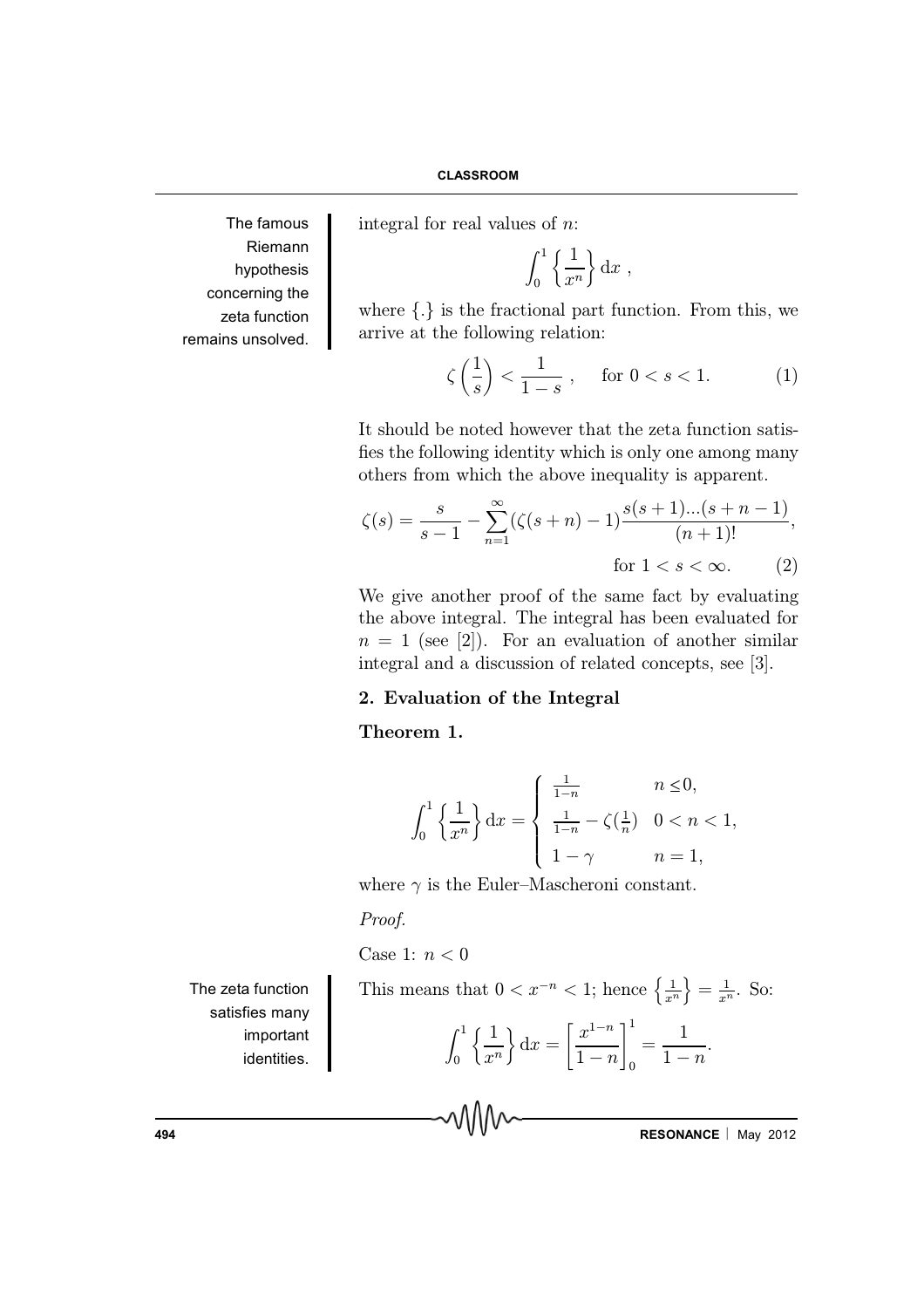Case 2:  $0 < n < 1$ 

We observe that,

$$
I = \int_0^1 \left\{ \frac{1}{x^n} \right\} dx = - \lim_{p \to \infty} \sum_{k=1}^p \int_{(\frac{1}{k})^{1/n}}^{(\frac{1}{k+1})^{1/n}} \left\{ \frac{1}{x^n} \right\} dx.
$$

Now, if

$$
\left(\frac{1}{k+1}\right)^{1/n} < x < \left(\frac{1}{k}\right)^{1/n},
$$

then

$$
\left\{\frac{1}{x^n}\right\} = \frac{1}{x^n} - k.
$$

So,

$$
\int_{(\frac{1}{k})^{1/n}}^{(\frac{1}{k+1})^{1/n}} \left\{ \frac{1}{x^n} \right\} dx = \left[ \frac{x^{1-n}}{1-n} - kx \right]_{(\frac{1}{k})^{1/n}}^{(\frac{1}{k+1})^{1/n}}.
$$

Summing the above over k from 1 to  $\infty$  we get:

$$
-I = \frac{1}{1-n} \left( \zeta \left( \frac{1}{n} - 1 \right) - 1 - \zeta \left( \frac{1}{n} - 1 \right) \right) - \sum_{k=1}^{\infty} \frac{k+1-1}{(k+1)^{1/n}} + \zeta \left( \frac{1}{n} - 1 \right).
$$
 (3)

Now,

$$
-\sum_{k=1}^{\infty} \frac{k+1-1}{(k+1)^{1/n}} = 1 - \zeta \left(\frac{1}{n} - 1\right) - 1 + \zeta \left(\frac{1}{n}\right). \tag{4}
$$

Plugging (4) into (3) gives us the following.

$$
-I = \frac{-1}{1-n} + \zeta\left(\frac{1}{n}\right).
$$

Hence,

$$
I = \frac{1}{1-n} - \zeta\left(\frac{1}{n}\right). \tag{5}
$$

Case 3:  $n = 1$ 

$$
I = \int_0^1 \left\{ \frac{1}{x} \right\} dx = - \lim_{p \to \infty} \sum_{k=1}^p \int_{(\frac{1}{k})}^{(\frac{1}{k+1})} \left\{ \frac{1}{x} \right\} dx.
$$

**RESONANCE** - May 2012 **495**